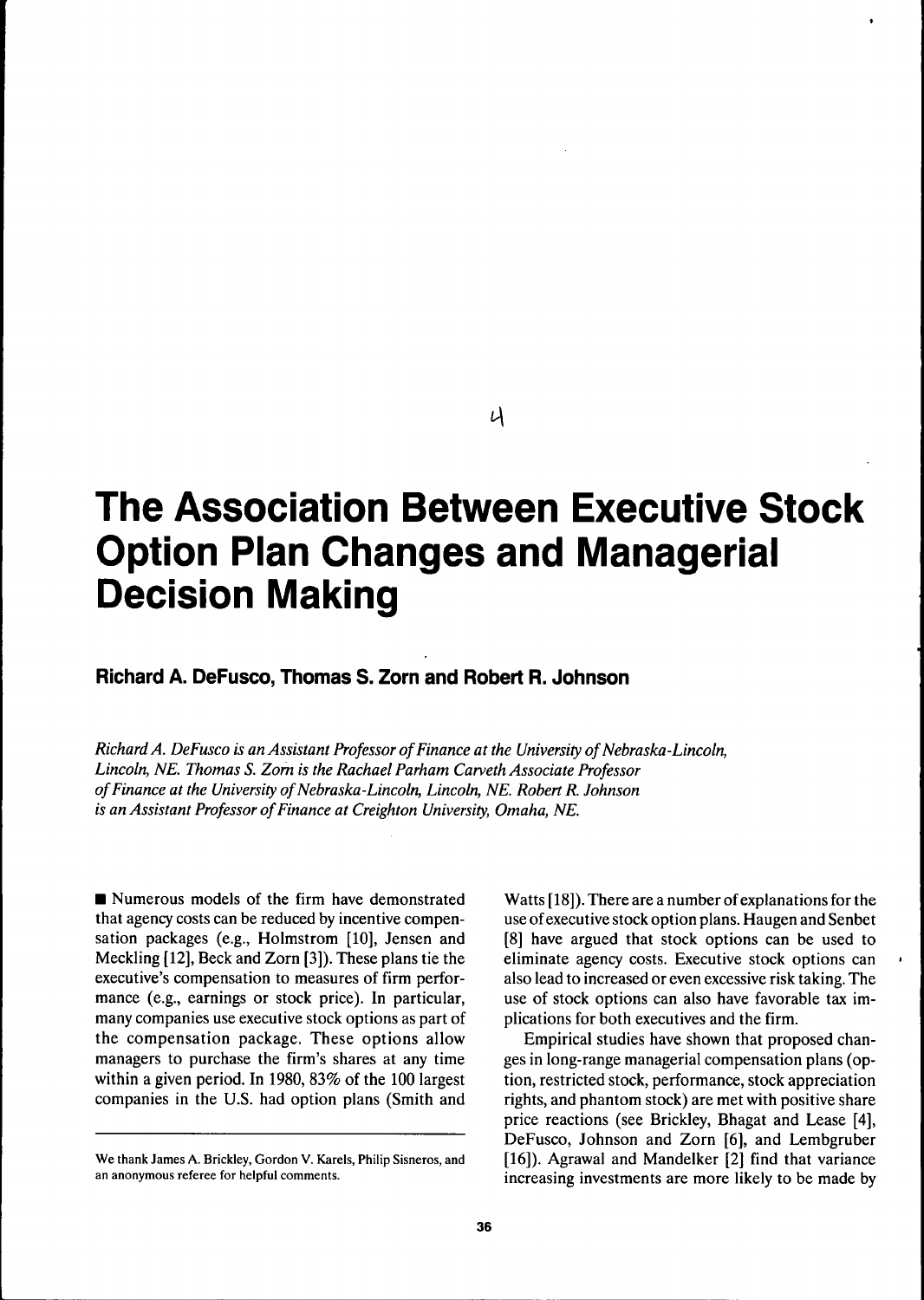ŧ

firms with managerial compensation contracts that have a large option component. There is also some evidence that the firm's bonds react negatively to changes in executive stock option plans (DeFusco, Johnson, and Zorn  $[6]$ ).

Even if the impact on security holders is unambiguous at the time of plan announcement, it is unclear how specific managerial decisions are affected by executive stock options. In particular, the longer term effects of managerial compensation plans have only recently been examined. For a small sample of firms, Larcker [15] found that corporate capital investment increased subsequent to performance plan adoption. Lambert, Lanen, and Larcker [14] found that dividends are reduced relative to expected dividends subsequent to the initial adoption of executive stock options. De-Fusco, Johnson and Zorn [6] found that the variance of the firm's equity increased subsequent to changes in executive stock option plans. Very little other empirical evidence exists concerning the effects of executive stock options.

In this study we examine variables that appear to have changed either as a consequence or incidental to executive stock option plan adoption. Stock market and accounting data are used to examine the long-term effects of executive stock options. We examine three general categories that would appear to be affected by the change in stock option plans — performance (stock market and accounting); financial (capital structure and dividend choice); and real (investment, R&D, advertising, and general expenses).

We find that cumulative abnormal stock market returns declined subsequent to plan adoption for approximately two-thirds of the firms in the sample. Return on assets declined both absolutely and adjusted for industry changes. Investments in growth opportunities, as measured by R&D intensity, declined significantly subsequent to plan adoption. Perquisite consumption  $-$  as measured by the ratio of selling, general and administrative expenses to total assets significantly increased, a result that would appear to be opposite to that suggested by agency theory.

The present study cannot identify cause and effect and is subject to two caveats. First, the changes in option plans that we study are clustered in the five-year period 1978 to 1982. It is possible that the results are at least in part due to a bad draw from the population of outcomes. Second, it may be difficult to determine the impact of stock options with accounting data. Accounting data, for example, may indicate the level of investment; however, it may not reveal much about its nature.

## **I. Stock Option Plans and Managerial Decisions**

Executive stock option plans are explained typically as tax-reducing and incentive-improving devices. The use of stock options can also lead managers to select more risky projects. These explanations offer some predictions concerning managerial decisions subsequent to plan adoption. However, there is no comprehensive theory of the effects that executive stock option plans have on specific variables. For instance, managerial stock options might affect investment decisions. However, it is not clear which components of investment would be affected by executive stock option plans. We therefore hypothesize certain ratios that are likely to be affected by plan adoption according to tax, incentive and risk-taking explanations.

#### **A. Tax Effects**

Executive stock option plans affect the taxes of corporations and the executive. Miller and Scholes [17] show that a compensation package consisting of salary and stock options can provide more after-tax payoff to an executive than a pure salary contract.<sup>1</sup> Smith and Watts [18], however, argue that the tax effect can explain some, but not all, of the cross-sectional variation in the use of various compensation plans. The tax explanation offers no prediction about post-plan changes other than higher after-tax earnings for corporations and/or managers. $<sup>2</sup>$ </sup>

### **B. Incentive Effects**

The most obvious explanation for executive stock options is that they help align the interests of managers with those of shareholders. An improvement in incentives would imply an increase in earnings and/or market value of the firm's shares. The alignment of interests would also result in a reduction in perquisite consumption. Accounting data, however, may not fully capture reductions in managerial perquisite consumption. Sell-

<sup>1</sup>Hite and Long [9] use tax arguments to explain the shift from qualified to nonqualified option plans in the early 1970s.

<sup>&</sup>lt;sup>2</sup>Whether earnings or wages increase depends on how the increased rents are shared between the firm and the managers. In a competitive labor market only earnings will increase.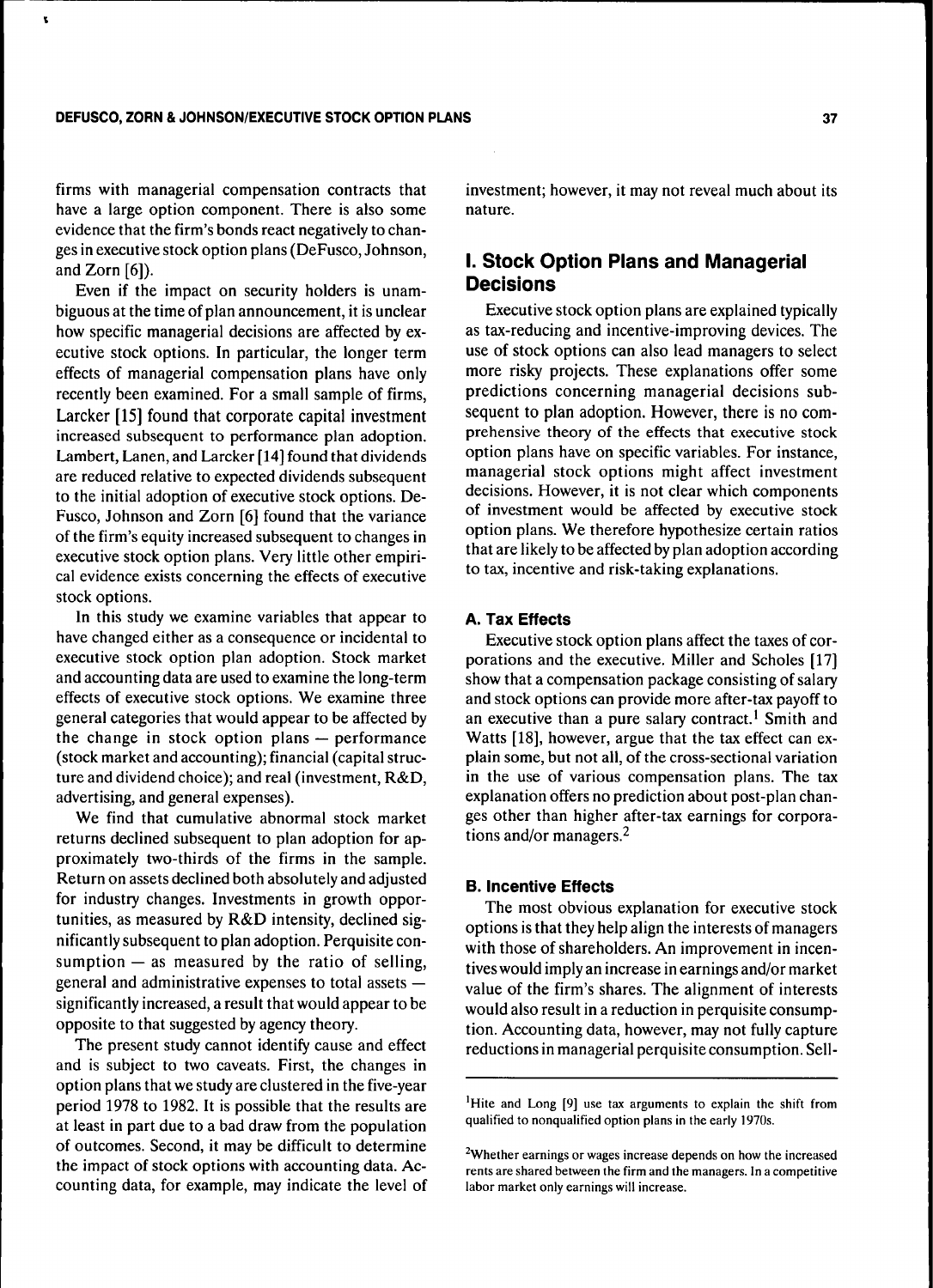ing, general and administrative expenses might be one indicator of perquisite consumption.

The incentive explanation for executive stock options might also suggest that managers will allocate more effort into the search for new investment opportunities that will increase the long-term profitability of the firm. The increase in incentive compensation, however, could induce the payout of free cash flow for firms that have more cash flow than positive net present value investment opportunities (Jensen [11]). The impact on investment is ambiguous and therefore an empirical issue. How the various components of the investment mix might change is also an empirical issue. We examine changes that occur in investments in property, plant and equipment, research and development, and advertising.

#### **C. Risk-Taking Effects**

Standard option pricing theory indicates that the value of a stock option is an increasing function of the variance of the firm's stock price. This suggests that an executive stock option plan motivates the manager to increase the variability of the firm's equity returns by investing in more risky projects. This increase in risktaking need not be excessive if managers were initially investing in projects that were too safe from the stockholders' point of view. Under this scenario, we would expect to observe an increase in the variability of earnings subsequent to plan adoption. An increase in firm variability could also be influenced by an increase in leverage (i.e., the debt to assets ratio).

Because executive stock options are not dividend protected, the payment of dividends will result in a decrease in the value of an executive's stock option (see Lambert, Lanen and Larcker [14]). As a result we would expect to see dividends decline subsequent to plan adoption. In this paper we measure the dividend decision with the dividend payout ratio and dividend yields. With an increase in performance and a decline in dividends we would expect to observe a decline in either payouts or yields subsequent to plan adoption.

## **II. Data and Methodology**

A comprehensive list of New York Stock Exchange firms voting on executive stock option plans was obtained from the Exchange. The list, from 1978 to 1982, contained the name of each firm, the shareholder meeting date, and a brief description of the plans voted upon. The list contained 1442 firm events, representing 987 different firms. $3$  The majority of proxy statements, 1240 (86%), were available on the Q-File. In addition, 115 (8%) of the proxy statements were obtained from the SEC in Washington, D.C. We were unable to obtain copies of 87 (6%) of the proxy statements. Three events provided for the granting of "in the money" stock options and were eliminated from the sample.

According to Brickley, Bhagat and Lease [4], proposed executive compensation plan changes presented for shareholder approval are invariably ratified. A NYSE proxy specialist indicated that from 1979 through 1982 all proposed executive compensation plans were adopted. Plans are easily ratified, as they only require a majority vote of the outstanding shares to pass.

A review of the proxies revealed that not all proposed stock option plans solely involved executive stock options. Some of the plans contained performance unit, phantom stock, bonus and employee savings plan elements. Many of these plans are related to stock options. For instance, in a performance unit plan the executive earns specially valued units at no cost. These units are earned based on the achievement of predetermined performance goals. In a phantom stock plan, the executive receives units that are similar to company shares. At some point in the future, the executive receives the value of the stock appreciation plus dividends.<sup>4</sup>

Data on firm performance and financial/real decisions were collected from the COMPUSTAT annual industrial file. Because executive stock options are typically exercisable over a period of ten years, the impact of stock options on managerial decision making may not be immediately observable. As in Larcker [15], it is important to examine changes over a number of years. We compute firm and industry ratios for the five-year averages surrounding the adoption of executive stock option plans. The definition of industry membership is based on SIC codes and is presented in Appendix A. Firm five-year average ratios are stand-

<sup>3</sup>Many of the plans are extensions of existing plans and do not constitute first-time option plans for the firms.

<sup>4</sup>As in Brickley, Bhagat, and Lease [4] we also classify each observation as clean or contaminated. An event is considered to be clean if the proxy statement contained no other board-sponsored agenda item except the proposed stock option plan, the election of directors, and the ratification of auditors. An event was considered contaminated if the proxy included any other board-sponsored agenda. We find that none of the subsequent tests are sensitive to the inclusion of contaminated stock option plan events. We therefore report results for the largest possible sample.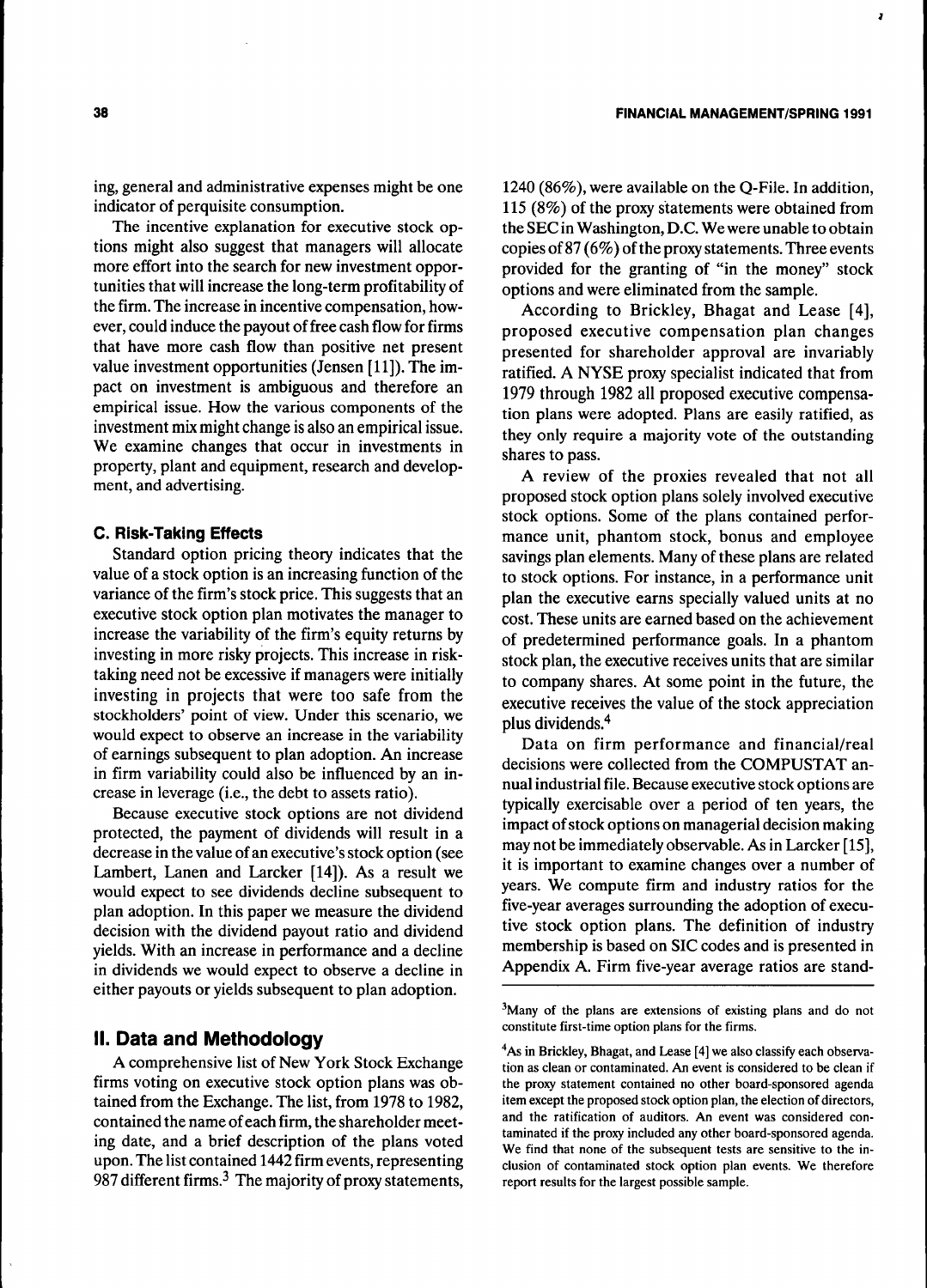#### DEFUSCO, ZORN & JOHNSON/EXECUTIVE STOCK OPTION PLANS 39

ardized by (i.e., divided by) their respective industry averages. Firms that made more than one increase in executive stock option plans over the sample period, 1978-1982, were eliminated to avoid problems of overlapping pre- and post-adoption intervals. This screen reduced the sample to 562 individual firm-events. To check for any potential selection bias, we also examine changes that take place for those firms that made more than one change in stock option plan over the sample period.

lt may be difficult to determine the impact of stock options using accounting data. It is conceivable that executive stock options could have real effects that are impossible to detect with accounting data. Accounting data may, in a gross way, indicate the leve] of investment; however, it does not reveal much about its nature. Some investments, sueh as investments in employee training, are treated as expenditures. More daring marketing strategies will not be directly observed in our data. Accounting data, however, does permit us to examine effects on specific variables that are otherwise unobservable.

## **III. Results**

We examine the changes that have occurred in risktaking, investment, and capital structure by examining selected financial ratios. The ratios employed are fiveyear averages preceding and following the proposed change in executive stock option plans. Variable definitions are:

- *(i)* Return on Assets Operating income after depreciation divided by the book value of total assets (ROA):
- (*ii*) Variance of ROA Variability in ROA for the five-year period before and after plan adoption;
- (*iii*) Debt/Asset Ratio (Book value of total debt)/(Book value of total debt + market value of equity);
- *(iv)* Dividend Payout (Yield) Total dividends divided by earnings (market value of equity); $\sin$
- *(v)* Advertising (R&D) Intensity Advertising (R&D) divided by the book value of total assets;
- *(vi)* Property, Plant & Equipment Ratio Capital expenditures on property pJant & equipment divided by book value of total assets:
- (vii) Selling, General and Administrative Expenses Ratio  $-$  Selling, general  $\&$  administrative expenses divided by book value of total assets,

#### A. Industry Membership

Results for seventeen separate industry classifications for the 359 firms with data available on the COM-PUTSTAT Industrial file arc presented in Exhibit 1. Stock option plans adopted from 1978 to 1982 are spread broadly, but not uniformly, across industries. For instance, 66 adoptions occurred in business equipment, while 36 adoptions occurred in finance, and 18 in utilities. Other regularities are apparent. For example, finance companies and utilities have higher debt ratios. COMPUSTAT does not report outlays for research and development for these firms.

#### B. Performance

In this section the changes that occurred in firm accounting performance as measured by return on assets and its variability are reported. The median values for absolute performance and industry-adjusted (the ratio of firm to industry) performance before and after plan adoption are presented in Exhibit 2. In absolute terms, the average five-year return on assets declined from 12.45% to 8.63%. On an industry adjusted basis. firm profitability declined from an average of 102% of the industry average to  $92\%$  of the industry average.<sup>6</sup> The decline in industry-adjusted profitability is highly significant (Wilcoxon  $Z = -4.15$ ).<sup>7.8</sup> In addition to the

<sup>7</sup>See Conover [5, p. 206] for a discussion of the Wilcoxon matched pairs sign rank test.

 $5$ The dividend payout ratio is computed only if earnings are positive. In our sample, average five-year earnings were negative for approximately seventy firms.

 $<sup>6</sup>$ It is possible that the results could be attributed to the relative size</sup> of firms thai announce option plans. The decline in relative profitability is also evident for two subsamples that contain firms larger and smaller than their respective industry average ranked by total assets.

 $^8$ Our sample selection procedure eliminated firms that made more than one increase in stock option plans during the sample period. It is conceivable that firms which had only one stock option plan change performed poorly relative to those with multiple changes. We examined relative return on assets for those firms that made multiple changes and find resulis consisicni with our sample.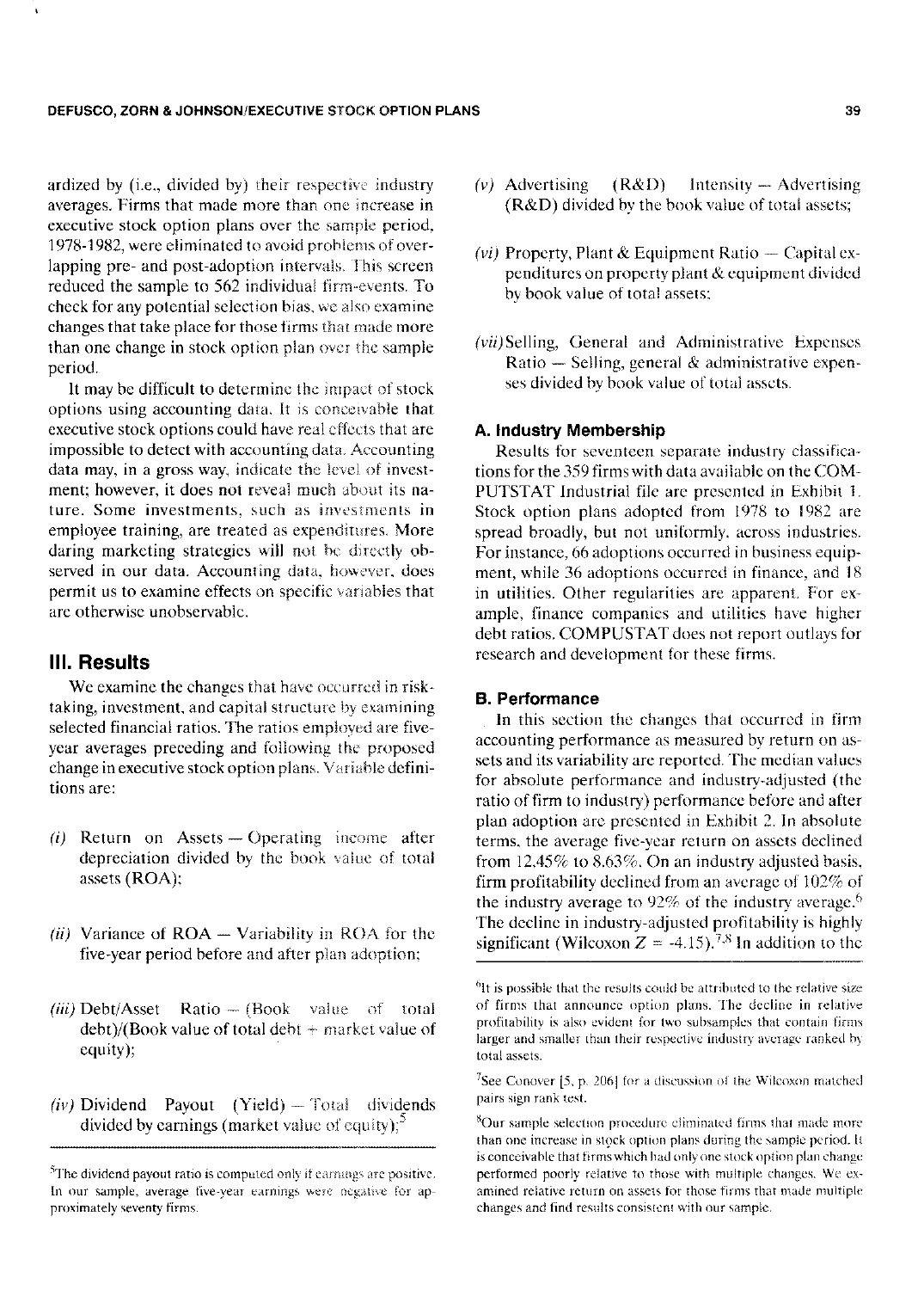| Five-year averages |                    |                    |                     |            |                                 |                   |  |
|--------------------|--------------------|--------------------|---------------------|------------|---------------------------------|-------------------|--|
| Industry           | Number<br>of firms | Sales <sup>a</sup> | Return<br>on assets | Debt ratio | <b>Dividends</b><br>to earnings | R&D.<br>intensity |  |
| Food               | I7                 | 1,722              | 0.16                | 0.47       | 0.17                            | 0.01              |  |
| Apparel            | $\{10\}$           | 339                | 0.10                | 0.68       | 0.15                            | 0.01              |  |
| Drugs              | $^{17}$            | 1,496              | 0.17                | 0.37       | 0.22                            | 0.03              |  |
| Retail             | I7                 | 2,212              | 0.13                | 0.54       | 0.13                            | 0.01              |  |
| <b>Durables</b>    | 23                 | 1.164              | 0.15                | (0.45)     | 0.15                            | 0.03              |  |
| Autos              | 30                 | 7.609              | 0.11                | 0.59       | 0.23                            | 0.03              |  |
| Construction       | $\frac{1}{1}$      | 708                | 0.10                | 0.58       | 0.17                            | 0.02              |  |
| Finance            | $\gamma_{\rm f1}$  | 948                | 0.07                | 0.83       | 0.15                            | n/a               |  |
| <b>Utilities</b>   | 议                  | 1.601              | 0.10                | 0.65       | 0.26                            | n/a               |  |
| Transportation     | 19                 | 2.027              | 0.11                | 0.59       | 0.15                            | 0.03              |  |
| Business equipment | 06                 | 1.010              | 0.15                | 0.39       | 0.15                            | 0.03              |  |
| <b>Chemicals</b>   | 12                 | 1.777              | 0.14                | 0.45       | 0.18                            | 0.02              |  |
| Metal prod.        | 12                 | 283                | 0.15                | 0.47       | 0.13                            | 0.02              |  |
| Metal ind.         | $\frac{1}{2}$      | 1.679              | 0.10                | 0.59       | 0.22                            | 0.01              |  |
| Mining             | 打                  | 474                | 0.13                | 0.46       | 0.23                            | 0.01              |  |
| $Q_{\rm II}$       | 15                 | 1,549              | 0.14                | 0.38       | 0.16                            | 0.01              |  |
| Miscellaneous      | 37                 | 648                | 0.14                | 0.47       | 0.17                            | 0.02              |  |

**Exhibit 1.** Industry Membership and Selected Characteristics in the Five-Year Period Preceding the Change in Executive Stock Option Plans for a Sample of NYSE Firms 1978-1982

<sup>a</sup> Measured in millions of dollars

decline in profitability, we also find a significant increase in the variability of return on assets (Wilcoxon  $Z = 4.43$ ) following the change in stock option plans. The increase in the variability of return on assets is consistent with other studies that find an increase in implicit share price variance following the change in option plans (see DeFusco, Johnson, and Zorn [6]). We also separately tested for changes in these performance measures for regulated firms (finance companies and utilities). For these two regulated industry groupings, return on assets declined significantly (Wilcoxon  $Z = -2.09$ ) while its variability increased, but was only marginally significant (Wilcoxon  $Z = 1.79$ ).

The decline in relative accounting profitability appears to contradict earlier study findings of a positive stock market reaction on the days surrounding plan announcement. A possible explanation is that the market has anticipated this decline but investors believe that the adoption of executive stock options will increase firm performance above prior expectations. If this is the case we should not expect to see any decline in abnormal firm performance subsequent to plan adoption.<sup>9</sup> To examine this issue further, we collected excess return data from the CRSP Excess Returns file for the five-year period following the

<sup>9</sup>We thank James Brickley for this suggestion.

change in option plan.<sup>10</sup> Cumulative abnormal returns are computed for the one, two, three, four and five-year periods subsequent to the change in plan. On average, we find a decline in the cumulative abnormal performance for the complete sample of 359 firms. The one, two, three, four and five-year cumulative abnormal returns following the change in stock option plans are  $-6.66\%$ ,  $-14.17\%$ ,  $-18.58\%$ ,  $-25.89\%$  and  $-29.41\%$ . None of these measures are significant using standard t-tests. We also find that, relative to each firm's industry, cumulative abnormal returns over the five-year period subsequent to the change in the stock option plan also decline. The one, two, three, four and fivevear industry-adjusted cumulative abnormal returns are -3.18%, -7.86%, -10.05%, -13.85% and -14.65%. Apparently some, but not all, of the decline in abnormal returns is accounted for by declines in industry performance. None of the industry-adjusted abnormal returns are significantly different from zero using standard t-tests.

Approximately two-thirds of the firms had negative cumulative abnormal returns (absolute and industry-

 $^{10}$ Daily excess returns are computed as the actual daily return minus the daily return on a control portfolio with a similar Scholes-Williams beta coefficient. CRSP updates betas annually. See Asquith and Mullins [1] for further discussion of the CRSP excess returns file.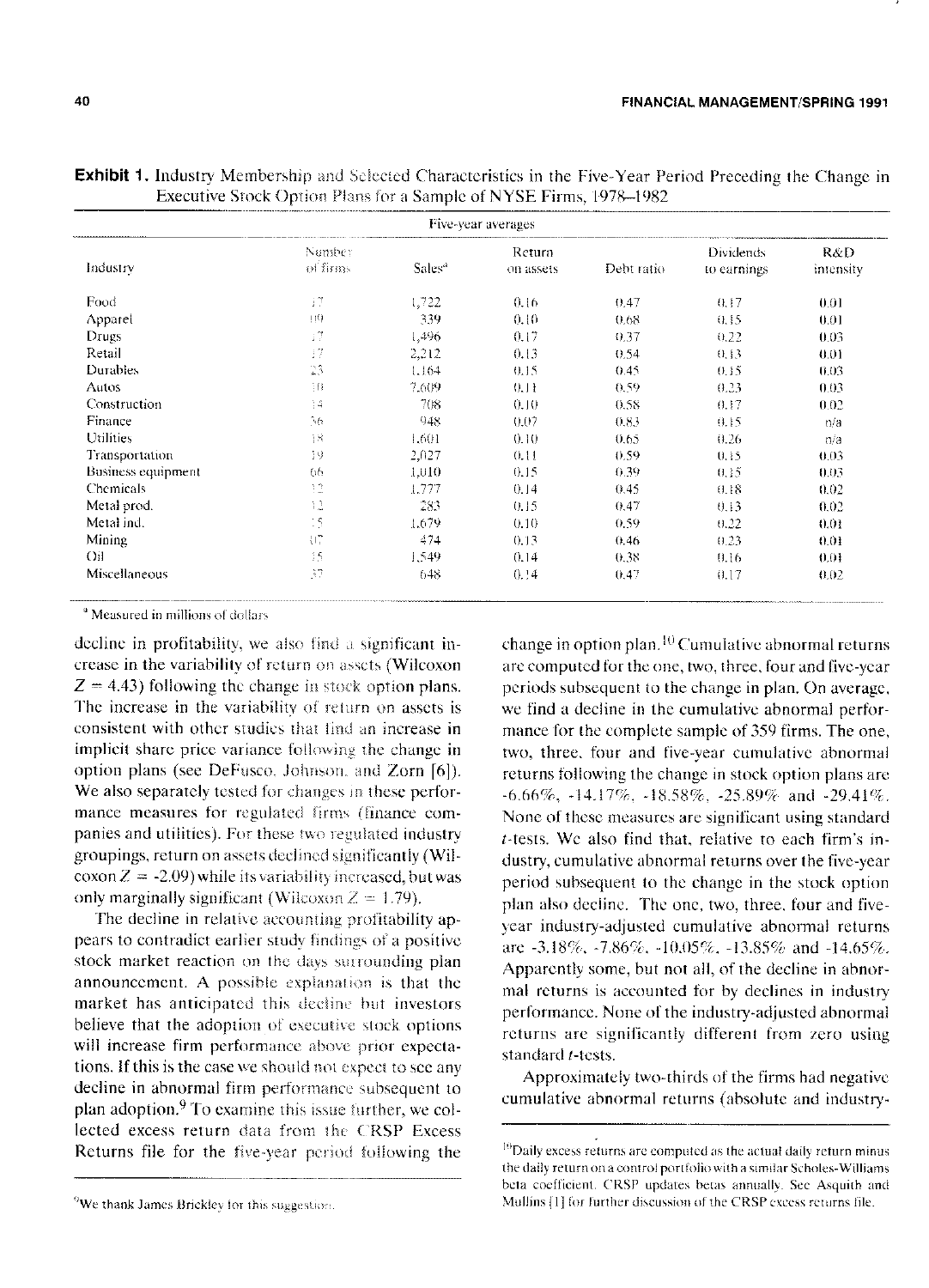|                                           | $\mathbb{N}^3$ | Unadjusted Median |       | Industry Adjusted Median |       |                |  |
|-------------------------------------------|----------------|-------------------|-------|--------------------------|-------|----------------|--|
| Ratio                                     |                | <b>Before</b>     | After | <b>Betore</b>            | After | Wilcoxon $Z^h$ |  |
| Return on assets                          | 314            | 12.45             | 8.63  | 1.02                     | 0.92  | $-4.15*$       |  |
| Variance of ROA                           | 324            | 0.006             | 0.009 | 3.76                     | 4.63  | $4.43*$        |  |
| Debt/asset ratio                          | 324            | 52.21             | 51.80 | 0.44                     | 0.46  | $3.64*$        |  |
| Dividend payout                           | 252            | 14.60             | 20.95 | 0.86                     | 0.98  | $4.44*$        |  |
| Dividend vield                            | 321            | 3.50              | 3.01  | 0.71                     | 0.79  | $3.37*$        |  |
| Advertising intensity                     | 136            | 2.04              | 2.06  | 1.14                     | 1.04  | $-0.67$        |  |
| R&D intensity                             | $\{S\}$        | 4.13              | 3.72  | 1.04                     | 0.80  | $-4.38*$       |  |
| Property, plant & equipment expend. ratio | 324            | 8.01              | 7.22  | 0.89                     | 0.87  | $-1.34$        |  |
| Selling, general & admin. expenses ratio  | 317            | 23.02             | 23.72 | 0.23                     | 0.24  | $4.01*$        |  |

**Exhibit 2.** Changes in Firm Characteristics Before and After Executive Stock Option Plan Changes for the Sample of NVSE Firms  $1978-198$ <sup>2</sup>

<sup>a</sup>Sample sizes vary due to availability of data on COMPUSTAT.

<sup>h</sup>Nonparametric Wilcoxon matched-pairs sign rank test of whether industry adjusted average changed following change in executive stock option plan.

"The debt ratio remains unchanged if book value of equity is used in place of market value of equity. For this ratio, the medians, prior to and following plan change (industry in parentheses) are 19.87 (0.98) and 18.87 (0.98). The changes are insignificantly different from zero. Significant at the  $5\%$  level.

adjusted) for each vearly period. The Wilcoxon nonparametric sign test can be used to test whether or not these firms could have had negative abnormal cumulative returns by chance. We find that the decline in absolute and industry-adjusted cumulative abnormal returns are significantly different from zero at the 5% level. The persistent decline in cumulative abnormal returns over the five-year period following plan adoption is paradoxical given the positive stock market reaction to changes in stock option plans. It is puzzling that those firms that change managerial stock option plans on average perform poorly. The observed decline in profitability could be attributed to a bad draw from the earnings distribution. For instance, firms that invested in high variance projects tended to do poorly in the 1980s. The documented increase in earnings and stock market volatility is consistent with this notion.

### C. Financial

In this section we examine changes that have occurred in the debt ratio, dividend payout ratio and dividend yield. For the full sample, a significant increase in the debt to asset, dividend payout ratio and dividend yield is reported in Exhibit 2. For regulated firms, the debt to asset ratio significantly increases  $(Z = 2.31)$  while both dividend measures rise slightly (both  $Z_s$  < 1.50). For the full sample and the set of regulated firms the debt ratio remains unchanged if the book value of assets is used in place of its market value counterpart.

The increase in the debt ratio (with market value of assets) is consistent with the previously documented increase in risk. The increase in dividend payout and vield is surprising given that the value of long-term stock options are likely to be maximized with a low payout ratio. If managers attempt to maintain a stable dividend policy in the face of falling profits or declining stock prices, an increase in the payout ratio and yield would result.

#### D. Real

In this section the changes that have occurred in ratios that capture real asset decisions made by the firm are examined. The ratios examined are expenditures on property, plant and equipment to total assets (book value). R&D and advertising intensity, and the ratio of selling, general and administrative expenses to total assets (book value). The property, plant and equipment expenditure ratio is an indicator of the firm's investment policy. R&D and advertising intensity are indicators of long-term investment in growth opportunities and marketing strategies. The selling, general and administrative expenses ratio is employed as a weak indicator for perquisite consumption. Because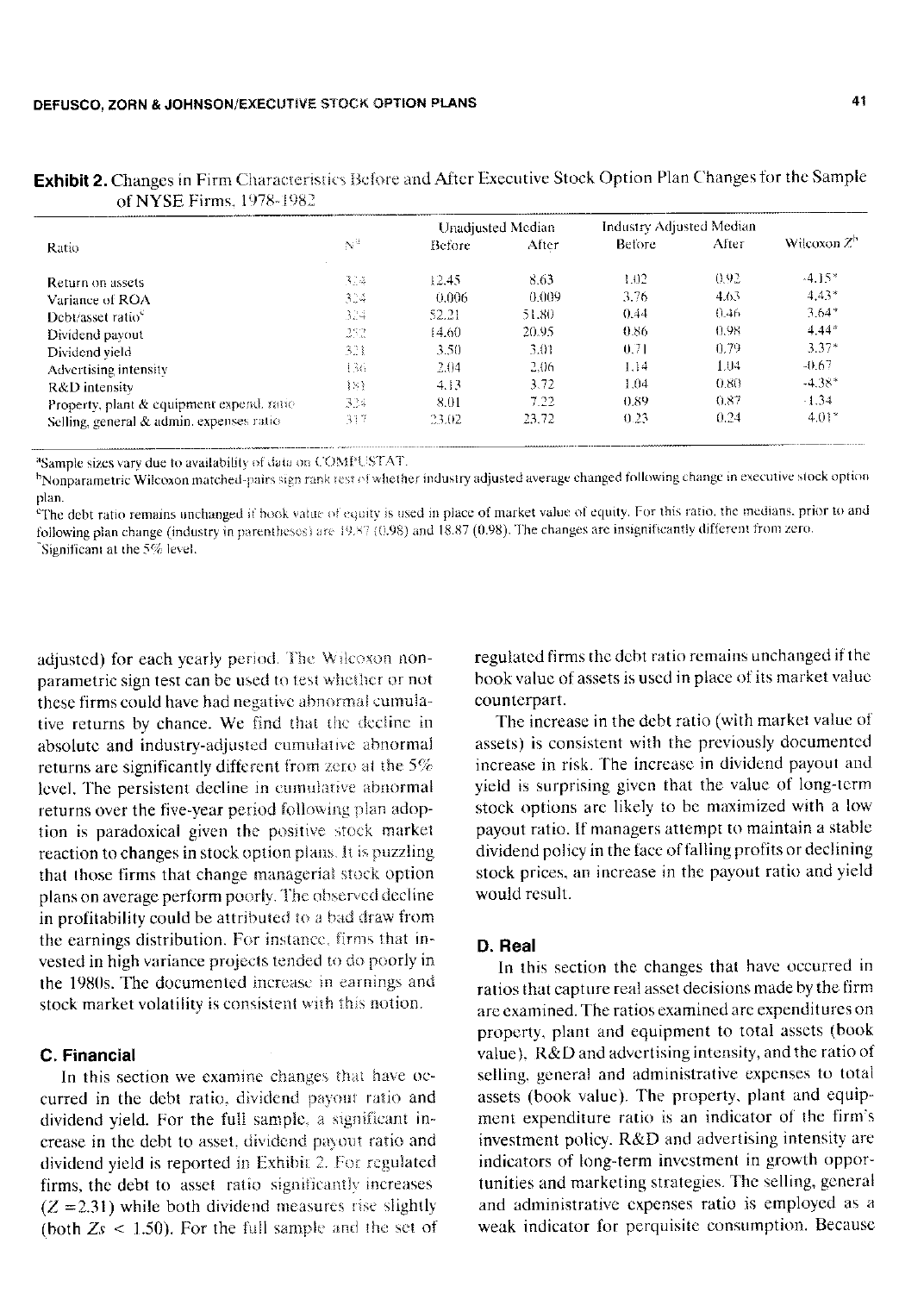**FINANCIAL MANAGEMENT/SPRING 1991** 

these ratios are computed relative to the book value of assets we do not expect them to be sensitive to the behavior of earnings.

One of the striking findings of changes in real firm decisions, reported in Exhibit 2, is the relative decline in research and development intensity and the increase in selling, general and administrative expenses. In Exhibit 2, we observe that R&D intensity declined by approximately 24% (1.04 versus 0.80) below pre-option change levels, while selling, general and administrative expenses increased approximately 1%  $(0.23$  versus  $0.24$ ). Expenditures on property, plant and equipment as well as advertising intensity declined slightly (both  $Z_s < -1.40$ ). We do not find any significant changes in advertising intensity, expenditures for property, plant and equipment, and selling, general and administrative expenses for regulated firms.

The documented decline in R&D intensity and the slight increase in selling, general and administrative expenses seems puzzling. Lambert [13] shows that the conflict of interest between managers and shareholders can lead to either an underinvestment or overinvestment in risky projects. Intuitively it would appear that selling, general and administrative expenses should decrease following an increase in incentive stock options. There does not appear to be any obvious tax or change in accounting techniques that would account for the observed changes in selling expenses. The predicted change in selling expenses may not be observable because we cannot directly measure components of the accounting numbers. The increase in selling, general and administrative expenses might represent the increased efforts by management to control costs. However, these explanations are problematic given the previously cited decline in stock market performance following plan adoption.

## **IV. Conclusions**

In this paper, changes in managerial decisions associated with increases in executive stock option plans were examined. The sample consists of all firms on the NYSE (with data available on COMPUSTAT) proposing changes in incentive stock options plans between 1978 and 1982. Accounting ratios were grouped into three categories: performance, financial and real. Performance variables included return on assets and the variance of return on assets. The financial ratios were the debt to asset ratio, the dividend payout ratio and dividend yield. Real variables were defined to be advertising and research and development intensity, property, plant and equipment expenditure ratio, and the selling, general and administrative expenses ratio.

Previous studies have documented a positive stock market reaction to changes in incentive compensation plans. The specific changes that such plans induce remain unclear. There is weak evidence, supported in this study, that these plan changes induce increased risk taking. The variance of earnings increases subsequent to the adoption of such plans. Other results are puzzling.

The dividend payout ratio increased while the debt ratio decreased. These results appear to be driven by a decline in profitability that, on average, occurred in the five-year period following the change in option plan. It is somewhat surprising that the sample of firms that increased incentive stock option plans should experience earnings declines relative to their industries. They also, on average, experienced long-term declines in cumulative abnormal returns.

Firms proposing changes in managerial stock options experienced a statistically significant decline in expenditures on R&D, and an increase in selling, general and administrative expenses. These changes appear to be contrary to what would be implied by agency theory and cannot be explained by the decline in earnings. The limitations of the study preclude a causal link between plan changes and the observed changes in accounting numbers. Executive stock options could have real effects that are impossible to detect utilizing accounting information. Accounting data may indicate the level of investment but it may not reveal much about its nature. The results, however, are intriguing and warrant further research.

## **References**

- 1. P. Asquith and D. Mullins, Jr., "The Impact of Initiating Dividend Payments on Shareholders' Wealth," Journal of Business (January 1983), pp. 77-96.
- 2. A. Agrawal and G. Mandelker, "Managerial Incentives and Corporate Investment and Financing Decisions," Journal of Finance (September 1987), pp. 823-837.
- 3. P.J. Beck and T.S. Zorn, "Managerial Incentives in a Stock Market Economy," Journal of Finance (December 1982), pp. 1151-1167.
- 4. J.A. Brickley, S. Bhagat, and R.C. Lease, "The Impact of Long-Range Managerial Compensation Plans on Shareholder Wealth," Journal of Accounting and Economics (April 1985), pp. 115-129.
- 5. W.J. Conover, Practical Nonparametric Statistics, Wiley and Sons, New York, 1971.
- 6. R.A. DeFusco, R.R. Johnson, and T.S. Zorn, "The Effect of Executive Stock Option Plans on Stockholders and Bondholders," Journal of Finance (June 1990), pp. 617-627.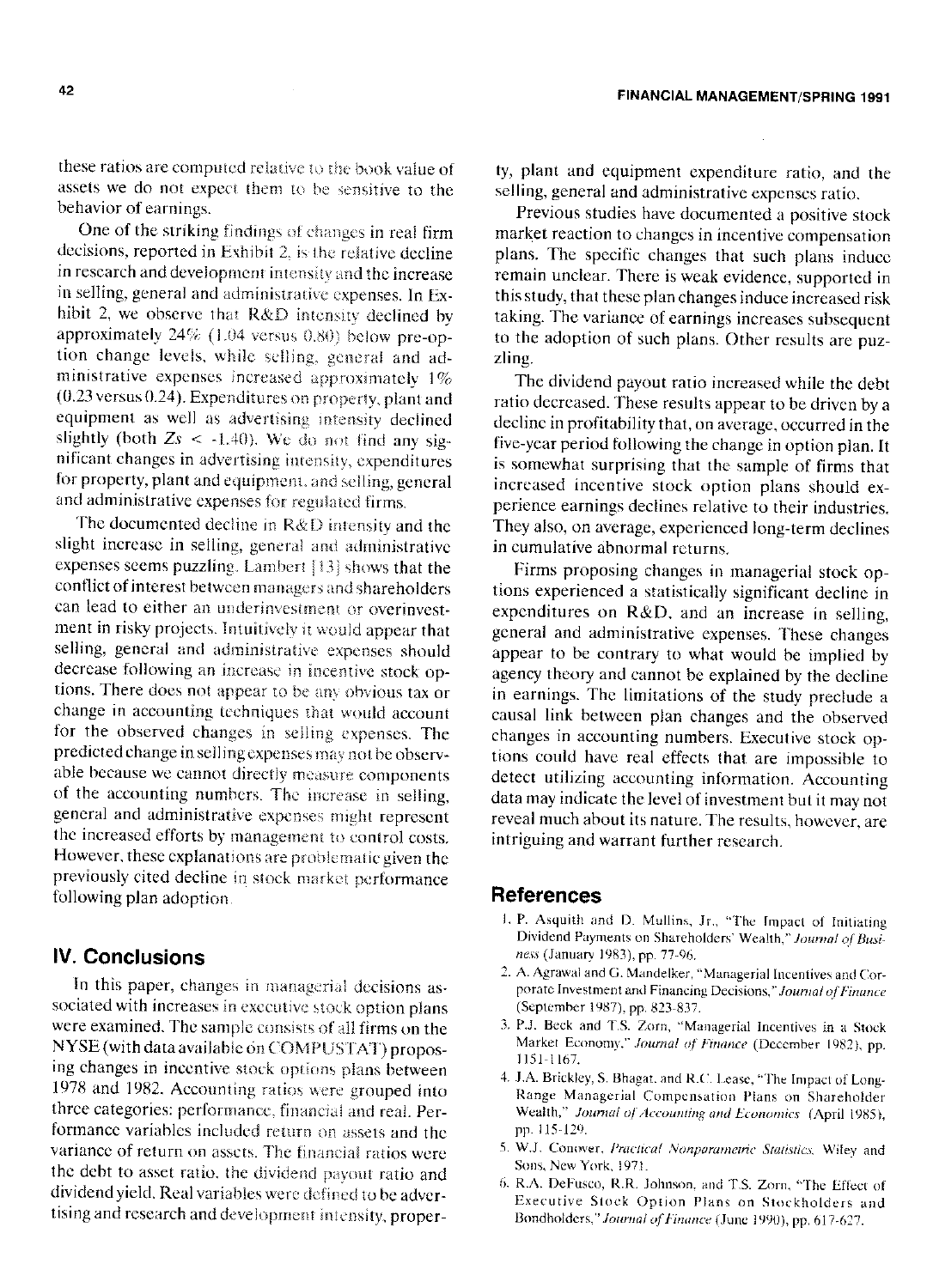- 7. E.F. Fama and K.R. French. "Common Factors in the Serial Correlation of Stock Returns," CRSP Working Paper No. 200, 1986.
- 8. R.A. Haugen and L.W. Senbet, "Resolving the Agency Problems of External Capital Through Options," Journal of Finance (June 1981), pp. 629-648.
- 9. G. Hite and M. Long, "Taxes and Executive Stock Options." Journal of Accounting and Economics (March 1982), pp. 1-14.
- 10. B. Holmstrom, "Moral Hazard and Observability," Bell Journal of Economics (Spring 1979), pp. 74-91.
- 11. M.C. Jensen, "Agency Costs of Free Cash Flow, Corporate Finance, and Takeovers," American Economic Review (May 1986), pp. 323-329.
- 12. M.C. Jensen and W.H. Meckling, "Theory of the Firm: Managerial Behavior, Agency Costs, and Ownership Structure." Journal of Financial Economics (October 1976), pp. 305-360.
- 13. R.A. Lambert, "Executive Effort and Selection of Risky Projects," The Rand Journal of Economics (Spring 1986), pp. 77-88.
- 14. R.A. Lambert, W.N. Lanen, and D.F. Larcker, "Executive Stock Option Plans and Corporate Dividend Policy," Journal of Financial and Quantitative Analysis (December 1989), pp. 409-425.
- 15. D.F. Larcker, "The Association Between Performance Plan Adoption and Corporate Capital Investment," Journal of Accounting and Economics (April 1983), pp. 3-30.
- 16. E. Lembgruber, "Stock Option Plans and Corporate Behavior," Ph.D. Dissertation, University of California at Los Angeles, 1986.
- 17. M.H. Miller and M.S. Scholes, "Executive Compensation, Taxes, and Incentives," in Financial Economics: Essays in Honor of Paul Cootner, W. Sharpe and C. Cootner (eds.), 1982, pp. 179-201.
- 18. C.W. Smith, Jr. and R.L. Watts, "Incentive and Tax Effects of Executive Compensation Plans," Australian Journal of Management (December 1982), pp. 139-157.

## **Appendix A**

We use the following industry definitions employed by Fama and French [7].

| Industry           | <b>SIC</b> Codes                                                                                                        |
|--------------------|-------------------------------------------------------------------------------------------------------------------------|
| Food               | 100-299, 2000-2099, 5140-5159, 5191                                                                                     |
| Apparel            | 2200-2399, 3140-3149, 5130-5139                                                                                         |
| Drugs              | 2100-2199, 2830-2849, 5122, 5194                                                                                        |
| Retail             | 5230-5999                                                                                                               |
| Durables           | 2500-2599, 3000-3099, 3172, 3630-3669, 3860-3949, 3960-3969, 5020-5029, 5040-5049, 5064, 5094-5099                      |
| Autos              | 3710-3719, 3792, 5010-5019                                                                                              |
| Construction       | 500-1799, 2400-2499, 2850-2859, 2952, 3200-3299, 3420-3439, 5030-5039, 5070-5075, 5198, 5211                            |
| Finance            | 6000-6999                                                                                                               |
| <b>Utilities</b>   | 4900-4999                                                                                                               |
| Transportation     | 3720-3789, 3790, 3799, 4000-4799                                                                                        |
| Business equipment | 3500-3629, 3670-3699, 3800-3859, 3950-3959, 5060-5069, 5078-5089                                                        |
| <b>Chemicals</b>   | 2800-2829, 2860-2899, 5160-5169                                                                                         |
| Metal products     | 3410-3419, 3440-3449, 5080-5089                                                                                         |
| Metal industries   | 3300-3399                                                                                                               |
| Mining             | 1000-1299, 1400-1499, 5050-5059                                                                                         |
| Oil                | 1300-1399, 2910-2919, 5170-5179                                                                                         |
| Miscellaneous      | 600-2799, 2990-2999, 3110-3119, 3190-3199, 3980-3999, 4800-4899, 5090, 5093, 5110-5119, 5199, 7000-<br>8999, 9910, 9999 |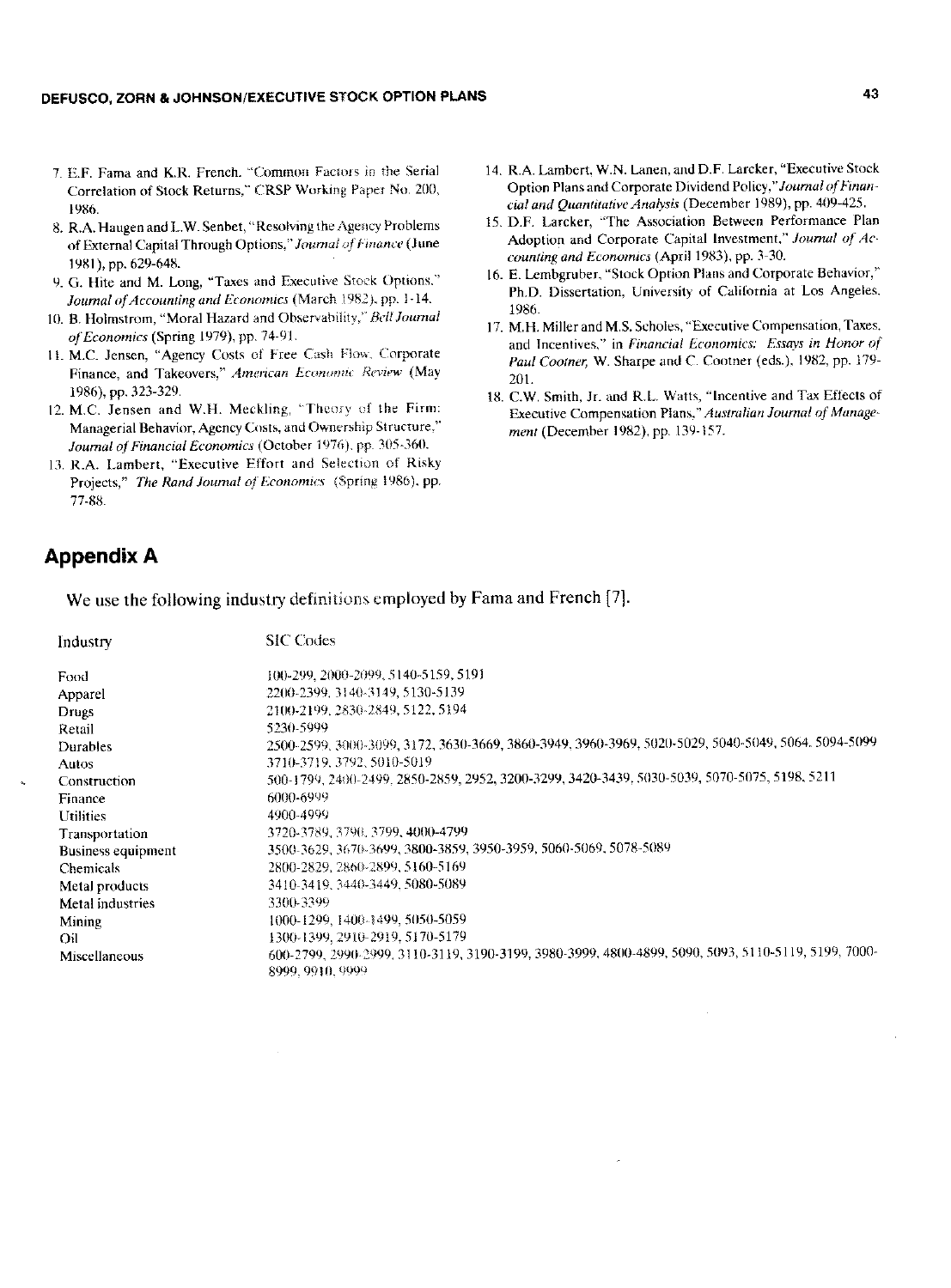Copyright of Financial Management (Financial Management Association) is the property of Financial Management Association. The copyright in an individual article may be maintained by the author in certain cases. Content may not be copied or emailed to multiple sites or posted to a listserv without the copyright holder's express written permission. However, users may print, download, or email articles for individual use.